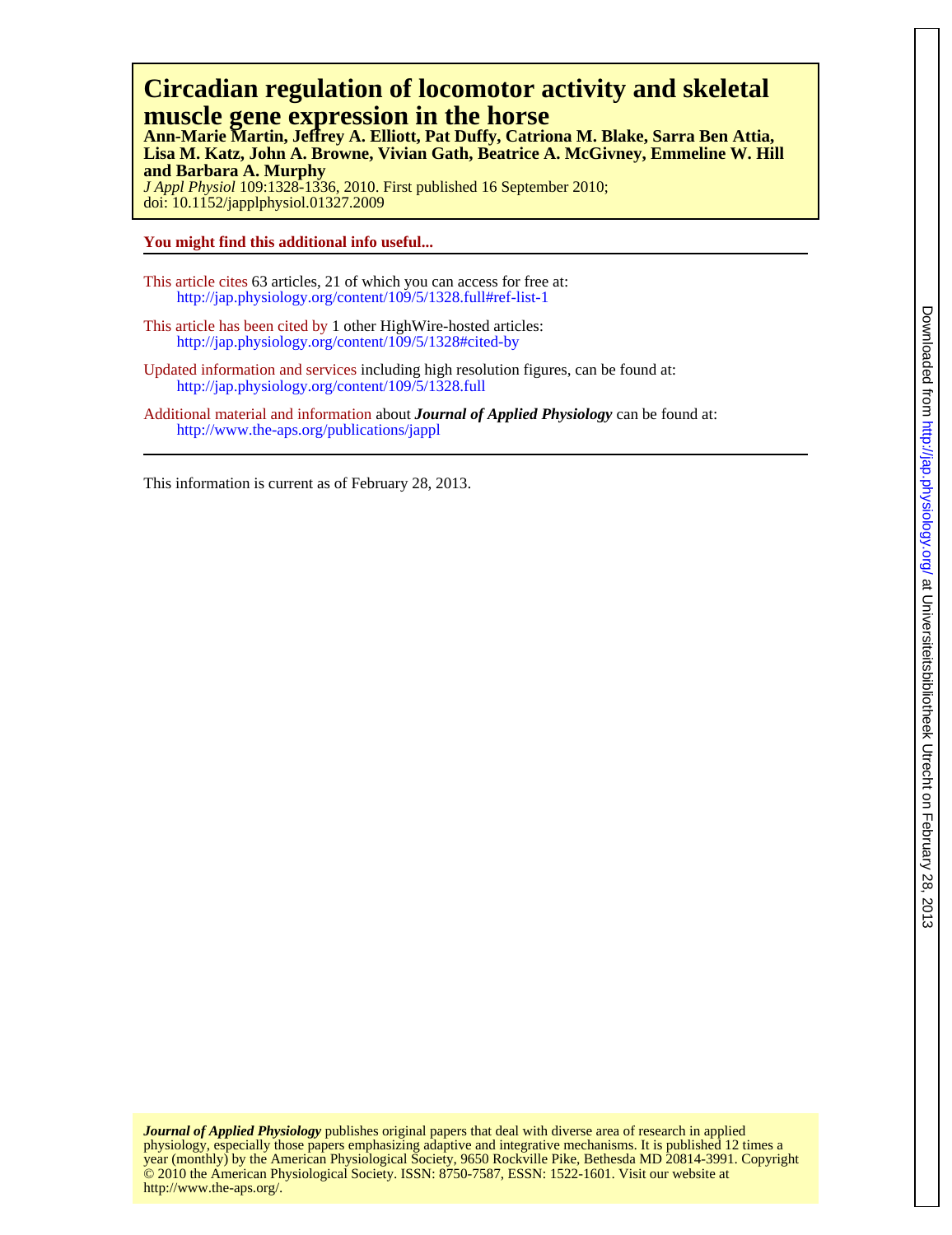# Circadian regulation of locomotor activity and skeletal muscle gene expression in the horse

**Ann-Marie Martin,<sup>1</sup> Jeffrey A. Elliott,<sup>2</sup> Pat Duffy,<sup>1</sup> Catriona M. Blake,<sup>1</sup> Sarra Ben Attia,<sup>1</sup> Lisa M. Katz,<sup>1</sup> John A. Browne,<sup>1</sup> Vivian Gath,<sup>1</sup> Beatrice A. McGivney,<sup>1</sup> Emmeline W. Hill,<sup>1</sup> and Barbara A. Murphy<sup>1</sup>**

<sup>1</sup>School of Agriculture, Food Science and Veterinary Medicine, University College Dublin, Belfield, Dublin, Ireland; *and* <sup>2</sup> *Departments of Psychiatry and Psychology, and Center for Circadian Biology, University of California, San Diego, La Jolla, California*

Submitted 30 November 2009; accepted in final form 2 September 2010

**Martin A, Elliott JA, Duffy P, Blake CM, Attia SB, Katz LM, Browne JA, Gath V, McGivney BA, Hill EW, Murphy BA.** Circadian regulation of locomotor activity and skeletal muscle gene expression in the horse. *J Appl Physiol* 109: 1328 –1336, 2010. First published September 16, 2010; doi:10.1152/japplphysiol.01327.2009.—Circadian rhythms are innate 24-h cycles in behavioral and biochemical processes that permit physiological anticipation of daily environmental changes. Elucidating the relationship between activity rhythms and circadian patterns of gene expression may contribute to improved human and equine athletic performance. Six healthy, untrained mares were studied to determine whether locomotor activity behavior and skeletal muscle gene expression reflect endogenous circadian regulation. Activity was recorded for three consecutive 48-h periods: as a group at pasture (P), and individually stabled under a light-dark (LD) cycle and in constant darkness (DD). Halter-mounted Actiwatch-L data-loggers recorded light exposure and motor activity. Analysis of mean activity (average counts/min, activity bouts/day, average bout length) and cosinor parameters (acrophase, amplitude, mesor, goodness of fit) revealed a predominantly ultradian  $(8.9 \pm 0.7$  bouts/24 h) and weakly circadian pattern of activity in all three conditions (P, LD, DD). A more robust circadian pattern was observed during LD and DD. Muscle biopsies were obtained from the middle gluteal muscles every 4 h for 24 h under DD. One-way qRT-PCR results confirmed the circadian expression ( $P < 0.05$ ) of six core clock genes (*Arntl*, *Per1, Per2, Nr1d1, Nr1d2, Dbp*) and the muscle-specific transcript, *Myf6.* Additional genes, *Ucp3*, *Nrip1,* and *Vegfa,* demonstrated *P* values approaching significance. These findings demonstrate circadian regulation of muscle function and imply that human management regimes may strengthen, or unmask, equine circadian behavioral outputs. As exercise synchronizes circadian rhythms, our findings provide a basis for future work determining peak times for training and competing horses, to reduce injury and to achieve optimal performance.

equine; circadian; muscle; clock genes; activity rhythms

CIRCADIAN RHYTHMS are approximate 24-h cycles in the behavioral, physiological, and biochemical processes of organisms. Daily oscillations of physiological variables such as locomotor activity, body temperature, heart rate, blood pressure, and plasma hormone concentration have been described in a multitude of species (11, 39). These endogenous, self-sustaining rhythms are ubiquitous across mammals and can be entrained to external cues (zeitgebers) such as light, temperature, feeding, and social interactions (4, 18, 43, 52). Of these zeitgebers, the environmental light-dark (LD) cycle is the primary signal for coordination of internal time to the earth's 24-h rotation (43). Synchronization between endogenous daily rhythms and the environment ensures optimum survival of organisms by permitting physiological anticipation of rhythmic environmental changes in light, temperature, humidity, food availability, and predation pressure (34, 59).

Mammalian circadian rhythms are ultimately regulated by internal molecular clocks that exist as a hierarchy within the mammalian circadian system. The central pacemaker or "master clock" is situated in the suprachiasmatic nucleus (SCN) of the hypothalamus and orchestrates, via neural and humoral signals, numerous semiautonomous peripheral clocks located in tissues throughout the organism (26). The molecular clockwork mechanism is composed of a series of gene-protein-gene autoregulatory feedback loops (46). The primary feedback loop comprises a specific set of core clock genes: *Arntl* (aryl hydrocarbon receptor nuclear translocator-like), *Clock* (circadian locomotor output control kaput*)*, *Per1* (period homolog 1), *Per2* (period homolog 2), *Per3* (period homolog 3), *Cry1* [cryptochrome 1 (photolyase-like)], and *Cry2* [cryptochrome 2 (photolyase-like)] (24). The positive axis of this loop is generated by transcription and translation of the basic helix-loophelix (bHLH)-PAS (Period-Arnt-Single-minded) transcription factors, *Clock* and *Arntl* (46). CLOCK/ARNTL proteins heterodimerize and bind to E-box enhancers upstream of *Per* and *Cry* genes to activate their transcription (16, 21). In turn, PER and CRY proteins form a complex that inhibits CLOCK/ ARNTL activity, thus repressing their own transcription and completing the negative axis of the primary feedback loop (26). The orphan nuclear receptors, *Rora* (RAR-related orphan receptor A)*, Nr1d1* (nuclear receptor subfamily 1, group D, member 1), and *Nr1d2* (nuclear receptor subfamily 1, group D, member 2), constitute a secondary feedback loop in the clockwork mechanism. *Rora* acts to initiate *Arntl* transcription while *Nr1d1* and *Nr1d2* repress its expression (19, 50).

In addition to the core clock genes, rodent studies have revealed that up to 10% of a peripheral tissue's transcriptome undergoes circadian regulation (38, 53). These clock-controlled genes (CCGs) are largely responsible for the specificity and temporal variation in individual tissue function. For example, the demonstration that metabolic genes undergo circadian regulation in mouse skeletal muscle substantiates numerous reports of daily variations in athletic performance parameters such as muscle force, strength, and power (64). A circadian rhythm in human athletic performance has recently been demonstrated in a swim study (23). It is considered likely that diurnal variation in muscle transcription may contribute to this rhythm in performance, in addition to 24-h rhythmicity in cardiorespiratory factors (17, 31, 51).

Address for reprint requests and other correspondence: B. A. Murphy, Rm. 240, Veterinary Sciences Centre, UCD, Belfield, Dublin 4, Ireland (e-mail: barbara.murphy@ucd.ie).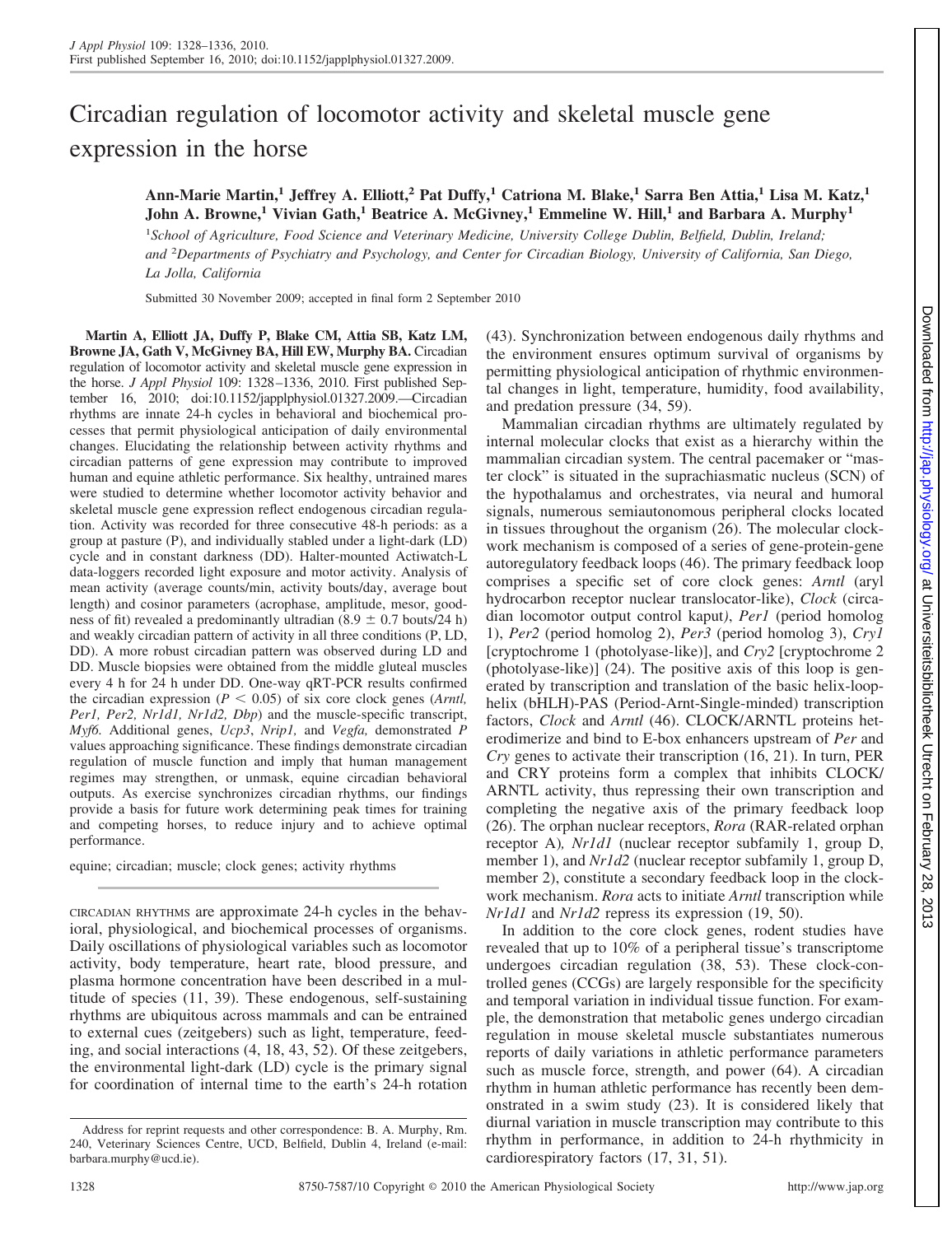The evidence that exercise acts as a synchronizer of circadian rhythms (6, 13) lends support to the hypothesis that enhanced performance occurs when times of training and competition coincide (20). This theory is especially important for equine athletes, particularly racehorses that are trained in the early morning hours and are then expected to perform optimally in the late afternoon. It could be postulated that there is increased risk of musculoskeletal injury on racetracks if strenuous exercise occurs at times that conflict with entrained rhythms.

In rodent skeletal muscle, a high proportion of cycling transcripts peak midway through the dark phase, a time period of high physical activity and feeding in nocturnal species. Diurnal variation in equine locomotor activity has been documented in a variety of studies (9, 10, 41). Evidence from these studies suggests that stabled horses display diurnal (day active) patterns of activity. However, horses in these previous studies were routinely exercised and fed concentrates during daylight hours, as is common equine husbandry practice. It is possible this observed diurnality in equine activity was influenced by management factors (e.g., light, feeding and exercise) independent of endogenous circadian regulation. In contrast to the diurnal activity patterns recorded in stabled horses, a group of feral Przewalski mares maintained in their natural environment demonstrated ultradian rhythms (period  $\leq$  24 h) expressing multiple bouts (peaks) of locomotor activity per 24 h (9). For a rhythm to be identified as circadian it must persist with a period of  $\sim$ 24 h under constant environmental conditions lacking 24-h time cues. Therefore, the aims of this study were *1*) to determine the activity patterns of horses in their natural environment; *2*) to determine for the first time under constant conditions whether equine behavioral activity is circadian, ultradian or both; *3*) to investigate circadian regulation of gene expression in equine skeletal muscle; and *4*) to correlate skeletal muscle gene expression patterns with activity patterns in the horse. Understanding the relationship between the temporal patterns of locomotor activity and patterns of circadian gene expression in skeletal muscle ultimately provides a foundation for future studies investigating circadian regulation of performance in the equine athlete.

#### **MATERIALS AND METHODS**

All animal procedures were approved by the University College Dublin Animal Research Ethics Committee.

*Experimental design.* Six healthy, nonpregnant mares (*Equus caballus*) of various lightweight breeds, untrained and unaccustomed to any form of exercise routine, were used in this study. Two experiments were conducted over consecutive weeks beginning in late August, a time of year that corresponded to approximately 14 h light and 10 h dark at longitude W6.8, latitude N53.2 (County Kildare, Ireland). Before commencement of the study, mares were maintained together at pasture for 1 mo under natural photoperiod conditions. The same pasture was used for activity recording for the P condition (see *Activity experiment* described below). For both experiments, mares were fitted with halter-mounted Actiwatch-L (Respironics, Bend, OR) actigraphy-based monitors that record a digitally integrated measure of motor activity and light exposure at 1-min epochs (Respironics). Actiwatch data loggers are sensitive to 0.05 g pressure/movement in any direction. This activity data-acquisition system has been used previously to measure activity rhythms in humans (7) and horses (10, 39, 41).

*Activity experiment.* Mares were maintained outdoors in a large 4-acre pasture (P) for 48 h to determine equine activity rhythms under natural conditions. Mares were then individually stabled in standard 12 ft  $\times$  12 ft stalls within a light-proofed barn for 48 h under a light-dark (LD) cycle that mimicked the environmental photoperiod (sunrise at 06:18 and sunset at 20:36 on August 22nd, 2008) (eye-level intensity of light in LD was  $\sim$ 120 lx). Finally, the horses were maintained in the light-proofed barn for a further 48 h under constant darkness (DD,  $\leq 1$  lx). Each animal was housed in an individual stall and visually isolated from herd companions. While stabled, access to hay and water was ad libitum and topped up at 4-h intervals to avoid a conspicuous 24-h temporal cue (40). Temperature inside the barn remained relatively constant for the duration of the study (16 –18°C). Following the activity experiment, mares were released into the same pasture under natural environmental photoperiod until again barnhoused the subsequent week (for the LD cycle and subsequent muscle biopsy experiment).

*Muscle biopsy experiment.* The following week, mares were housed in individual stalls in the light-proofed barn for 48 h under an LD cycle, followed by 48 h of continuous darkness. For the first 24-h period under DD, percutaneous muscle biopsies were obtained from the right and left middle gluteal muscles at 4-h intervals (beginning at the time corresponding to dawn of the previously entrained photoschedule) using a 6-mm-diameter, modified Bergstrom biopsy needle (Jørgen Kruuse, Veterinary Supplies). Biopsies were taken  $\sim$ 15 cm caudodorsal to the tuber coxae on an imaginary line drawn from the tuber coxae to the head of the tail at a depth of 80 mm. Each biopsy site was shaved, scrubbed with an antiseptic, and desensitized by injection of 5 ml of 2% mepivicaine (Intra-Epicaine, Arnolds Veterinary Products, Shrewsbury, Shropshire, UK) subcutaneously using a 25-gauge needle. Samples were cleaned by multiple washes in sterile RNAlater (Ambion, Austin, TX), and immediately preserved in RNAlater for 24 h at 4° C (as per manufacturer recommendations), followed by long-term storage at  $-20^{\circ}$ C. Biopsies were conducted with the aid of infrared torches (peak wavelength  $> 600$  nm) with a light intensity  $\leq 5$  lx, as determined by a light meter (Handsun Enterprise, Shanghai, China). Extreme caution was exercised so as to avoid shining light into the mares' eyes.

*Activity data analysis.* A general measure of movement activity (counts/min) was recorded using Actiwatch-L devices which reflected behaviors such as locomotion, feeding, and drinking. Raw Actiwatch data were displayed as actograms (graphs of activity plotted against time) (Fig. 1) using Vital View software (Minimitter, Bend OR). Additionally, the raw activity data files were converted to Minimitter AWD format for display and analysis in ClockLab (Actimetrics, Evanston, IL). ClockLab's batch analysis function was used to compute average activity counts per minute for each mare in each treatment interval (P, LD, DD). The ultradian structure of the Actiwatch data was examined by first averaging the 1-min epoch data into 5-min bins, which were subsequently subjected to bout analysis to identify distinct bouts of elevated activity. The threshold for this bout analysis was defined individually as 75% of the average counts per minute. Bouts were defined as periods of higher activity beginning with a rise of counts per minute above the threshold level and ending at the time that counts per minute subsequently fell below this level and remained low for at least 30 min. One-way repeated-measures ANOVA, followed by Bonferrroni post hoc tests (GraphPad Prism Version 4.0 for Windows, GraphPad Software, San Diego, CA; http://www.graphpad.com) were conducted on the following parameters (averages): counts per minute, bouts per day, counts per bout; bout length, and percentage of activity counts per light phase (subjective day in DD) across the three treatments (P, LD, and DD). Additionally, paired Student's *t*-tests set at a confidence interval of 95% were performed on average counts per day during the light phase vs. the dark phase (scotophase). Data are presented as means  $\pm$  SE with  $P < 0.05$  deemed significant.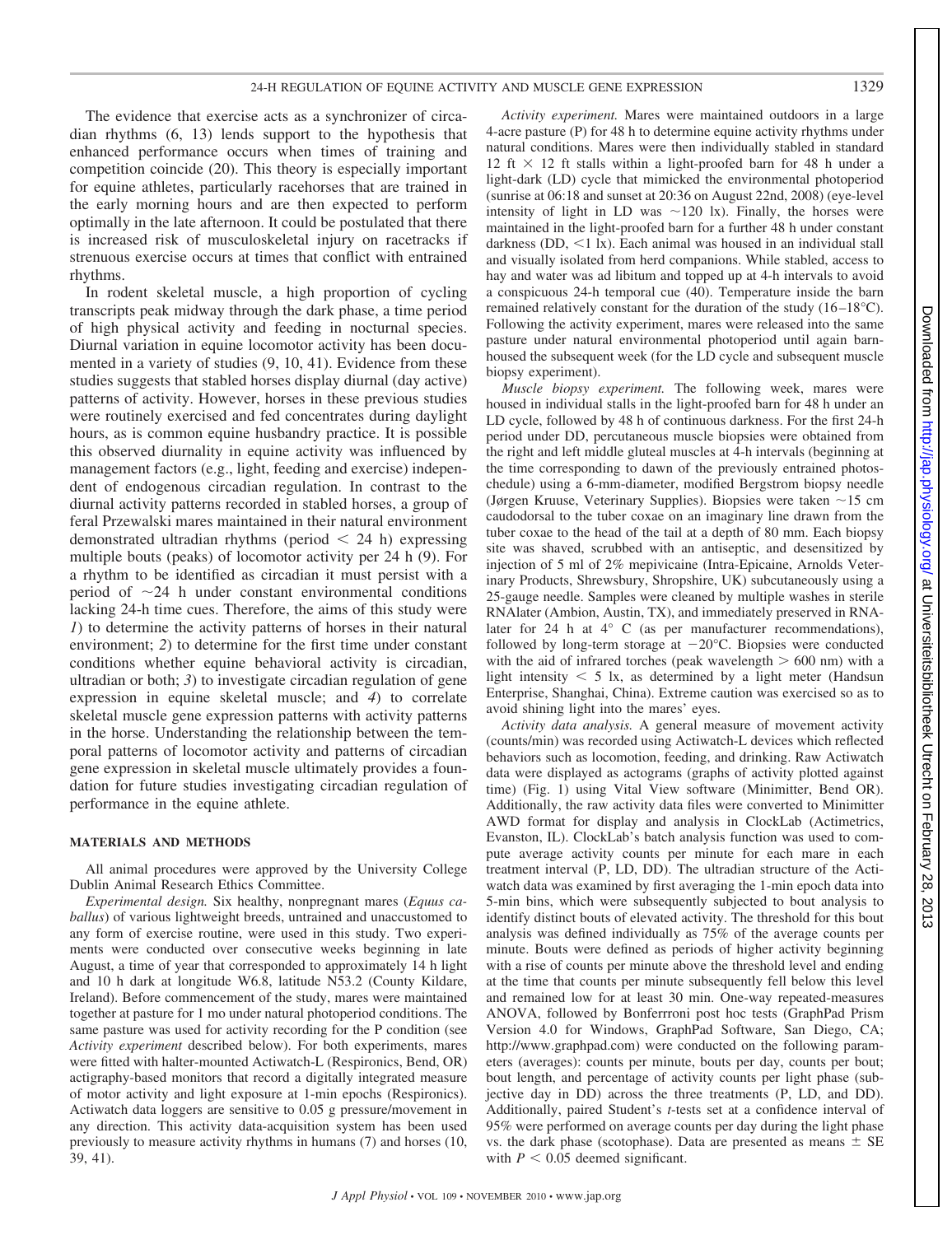



Fig. 1. Actograms representing Actiwatch-L recorded activity from 2 representative mares. Black vertical lines represent activity (counts/min) and superimposed curves indicate light intensity. *Days 1–7* (*y*-axis label) represent successive 24-h periods (noon to noon). Mares were at pasture (P) on *days 1–3*, moved into the barn on the morning of *day 4* (0700) where they remained on an artificial light-dark (LD) cycle (14 h:10 h) until lights out on *day 5*. Thereafter (*days 6 –7*), they remained in continuous darkness (DD). White and gray bars above each actograph represent light and dark periods, respectively, of the environmental LD cycle present naturally at P and artificially in Barn LD conditions. The shaded dark area represents excluded data following removal of the Actiwatches. Note the prominence of ultradian activity bouts (multiple peaks/24 h) when horses are outdoors and the subsequent emergence of a 24-h rhythm when mares are stabled both in LD and DD.

Time series activity data were further analyzed (Action3, Ambulatory Monitoring, Ardsley, NY) using the least-squares cosine-fit method of Nelson et al. (36) to detect 24-h periodicity. For each mare and each treatment interval (P, LD, DD), this cosinor method gave estimates of four rhythm parameters: acrophase (time of peak value of the fitted cosine function), mesor (middle value of the fitted cosine curve representing the rhythm adjusted mean), amplitude (difference between maximum and mesor of the fitted cosine function), and Q value (goodness of fit). One-way repeated-measures ANOVA was used to assess significant changes in the above cosinor parameters over time between the three treatments (GraphPad Prism,  $P < 0.05$ , as above). Finally, for graphic illustration of ultradian and circadian temporal variation (Fig. 2), 5-min activity data were averaged into 30-min bins, normalized separately for each mare (bin value/condition mean  $\times$  100%) for each condition (P, LD, DD), and a matching 24-h period plotted (mean  $\pm$  SE) for comparison.

*RNA isolation and cDNA synthesis.* Total RNA was isolated using TRIzol (Invitrogen, Carlsbad, CA), subsequently DNase-treated with the RNase-free DNase Set (Qiagen, Hilden, Germany), and purified with the RNeasy Mini Kit (Qiagen) according to manufacturer's instructions. RNA was quantified using a NanoDrop ND1000 spectrophotometer V 3.5.2 (NanoDrop Technologies, Wilmington, DE). RNA integrity was evaluated using the Agilent 2100 Bioanalyzer (Agilent Technologies, Palo Alto, CA). For each sample, 500 ng RNA was converted to complementary (c) DNA using the High-Capacity cDNA Reverse Transcription Kit (Applied Biosystems, Foster City, CA). The reaction volume for each sample was corrected to 20  $\mu$ l using nuclease-free water (Sigma-Aldrich, Irvine, Ayrshire, UK) and stored at  $-20^{\circ}$ C.

*Real-time quantitative reverse transcription-polymerase chain reaction.* Real-time quantitative reverse transcription PCR (qRT-PCR) assays were performed using the ABI Fast Real-Time PCR System and Fast SYBR Green Master Mix (Applied Biosystems). A candidate gene approach was employed to identify circadianly regulated genes in equine skeletal muscle. A panel of 36 genes was selected that included core clock genes, previously identified circadianly regulated genes involved in muscle metabolism in mice, and equine exercise-associated genes. GenBank (NCBI)-published equine sequences were used to design oligonucleotide primers for candidate genes using a combination of Primer3 version 4.0 [http://frodo.wi. mit.edu/primer3/ (48)] and PrimerQuest (Integrated DNA Technologies, http://eu.idtdna.com/Scitools/Applications/Primerquest/) software (primer sequences provided as Supplemental Material, available with the online version of this article). Sequence specificity was confirmed using NCBI Blast analysis (http://blast.ncbi.nlm.nih.gov/Blast.cgi). Oligonucleotide primers were commercially synthesized by Eurofins MWG Operon (Ebersberg, Germany). Each 20-µl reaction contained  $5 \mu$ l cDNA (0.83 ng/ $\mu$ l), 2.4  $\mu$ l forward and reverse primer mix (150 nM), 10 µl Fast SYBR Green Master Mix (Applied Biosystems), and 2.6  $\mu$ l nuclease-free H<sub>2</sub>O (Sigma-Aldrich). For each qRT-PCR assay, a standard curve was generated using twofold serial dilutions of pooled cDNA. Thermal cycling consisted of one cycle of 50°C for 2 min and 95°C for 10 min, followed by 40 cycles at 95°C for 15 s and 60°C for 1 min. Dissociation curves were examined for each gene to ensure specificity of amplification. A panel of four putative housekeeping genes, *GAPDH, Gusb* (glucuronidase, beta), *Actb* (actin, beta), and *Ttn* (titin), were evaluated for their suitability as a stable internal reference gene in equine muscle tissue over time. *Ttn* was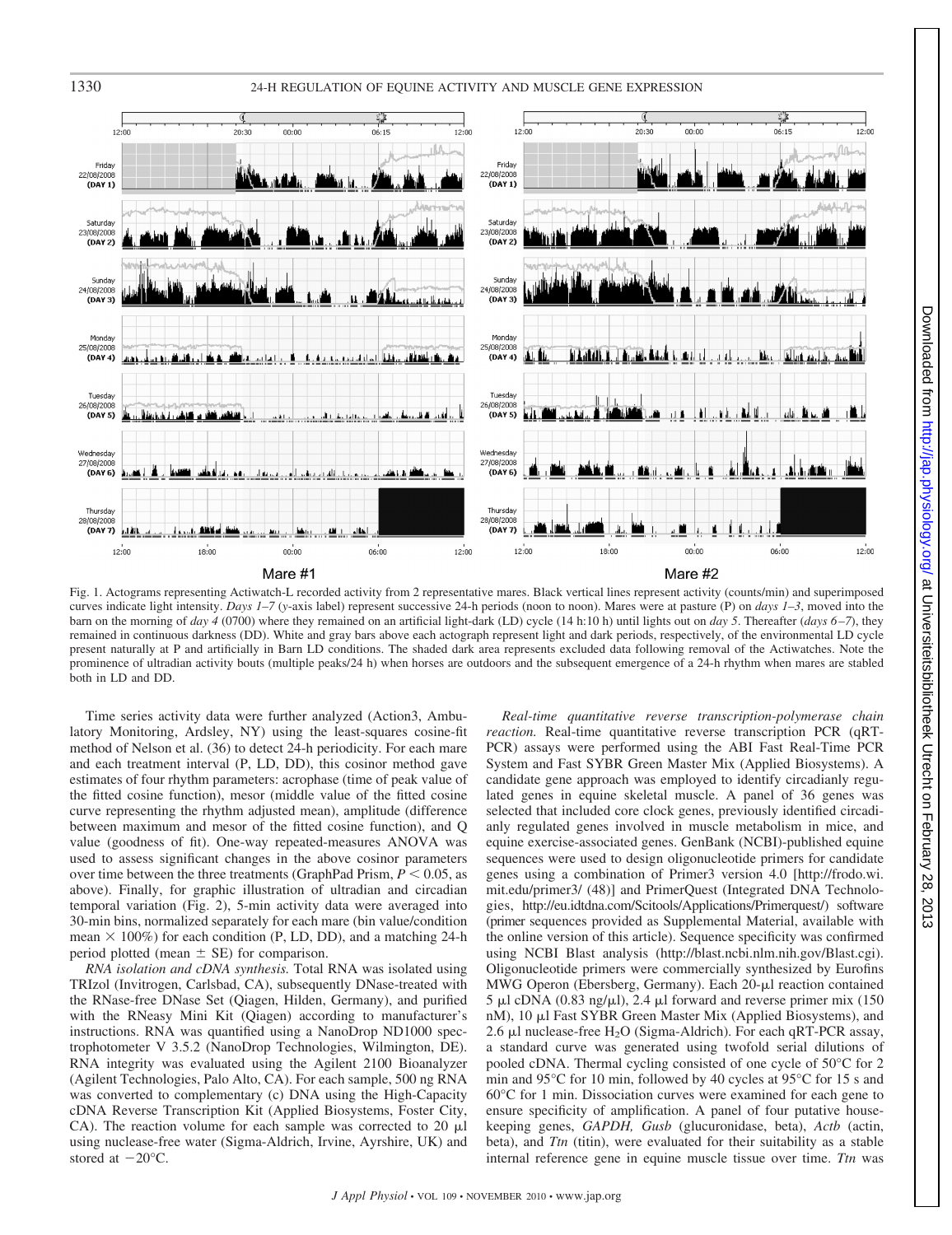

Fig. 2. Equine behavioral activity displays 24-h and circadian variation. Averaged temporal patterns of equine behavioral activity in 3 environments: at pasture (P), and stabled in a light-controlled barn with an artificial light-dark cycle (LD) and in continuous dark (DD) (see MATERIALS AND METHODS). Raw activity for each mare (counts/min) were averaged in 30-min bins and normalized relative to the mean activity level in each condition (bin/mean  $\times$ 100%). Each panel plots group mean  $\pm$  SE ( $n = 6$ ) for each 30-min bin (midnight to midnight) in relation to sidereal clock time (h). Bars at top and internal shading represent the natural light cycle at P, and its simulation in LD. At P, mares displayed synchronous well-defined ultradian bouts evidenced by multiple peaks and small SE error bars. In LD, a clear 24-h rhythm emerges with increased activity throughout the day. Although raw activity levels were lowest in DD, the amplitude (peak-100%) of the endogenous circadian rhythm in DD is greater than that for the 24-h rhythm in LD or the multiple ultradian peaks in P.

selected for its greater stability by both geNorm (56)and NormFinder (3) software programs. Transcript abundance was determined relative to *Ttn* using the standard curve method according to the manufacturer's instructions (Applied Biosystems, ABI Prism 7700 Sequence Detection System User Bulletin 5). One-way ANOVA and Bonferroni post hoc tests (GraphPad Prism Version 4.0) were used to determine whether the temporal pattern of expression for each transcript varied significantly over the 24-h period. The relative abundance of mRNA is presented as mean  $\pm$  SE, with a *P* value of  $\leq 0.05$  considered significant.

### **RESULTS**

*Activity experiment.* Figure 1 shows representative actograms displaying temporal patterns of activity (counts/min, Actiwatch L) and light exposure for two mares (*1* and *2*). Consistent with these examples, visual inspection of the actograms of all six mares, together with quantitative analysis (see



Fig. 3. Bout analysis of ultradian rhythmicity. Panels *A–D* present bar graphs illustrating differences in bout analysis parameters (bouts/day, counts, length, and peak counts, respectively) (means  $\pm$  SE) comparing horses observed sequentially in 3 contrasting environments: at pasture (P), and while stabled in light-controlled barn, first in a light cycle (LD), and second, in continuous darkness (DD). \*Group means for LD or DD that differ from P (see text).

below and Figs. 2–4), supports the following subjective summary. In P the temporal variation in activity was predominantly ultradian with multiple bouts of elevated activity almost equally distributed over day and night; in contrast, while ultradian fluctuations persist in the barn, there was a substantial decrease in activity levels in LD and DD along with the emergence of diurnality, exemplified by increased activity during daytime hours (compare ultradian vs. circadian profiles plotted in the panels of Fig. 2).

Quantitatively, mares demonstrated an average of 8.9 bouts of elevated activity per day (SE  $\pm$  0.7) across the three treatments (P, LD, and DD). By definition (see MATERIALS AND



Fig. 4. Cosinor analysis for 24-h and circadian rhythmicity. Panels *A–D* plot bar graphs illustrating differences in cosine analysis parameters (means  $\pm$  SE) comparing treatment conditions (conventions as in Fig. 2). *A*: mesor. *B*: amplitude. *C*: acrophase. *D*: goodness of fit. Shared letters (a, b, c) indicate group means that differ from each other (see text).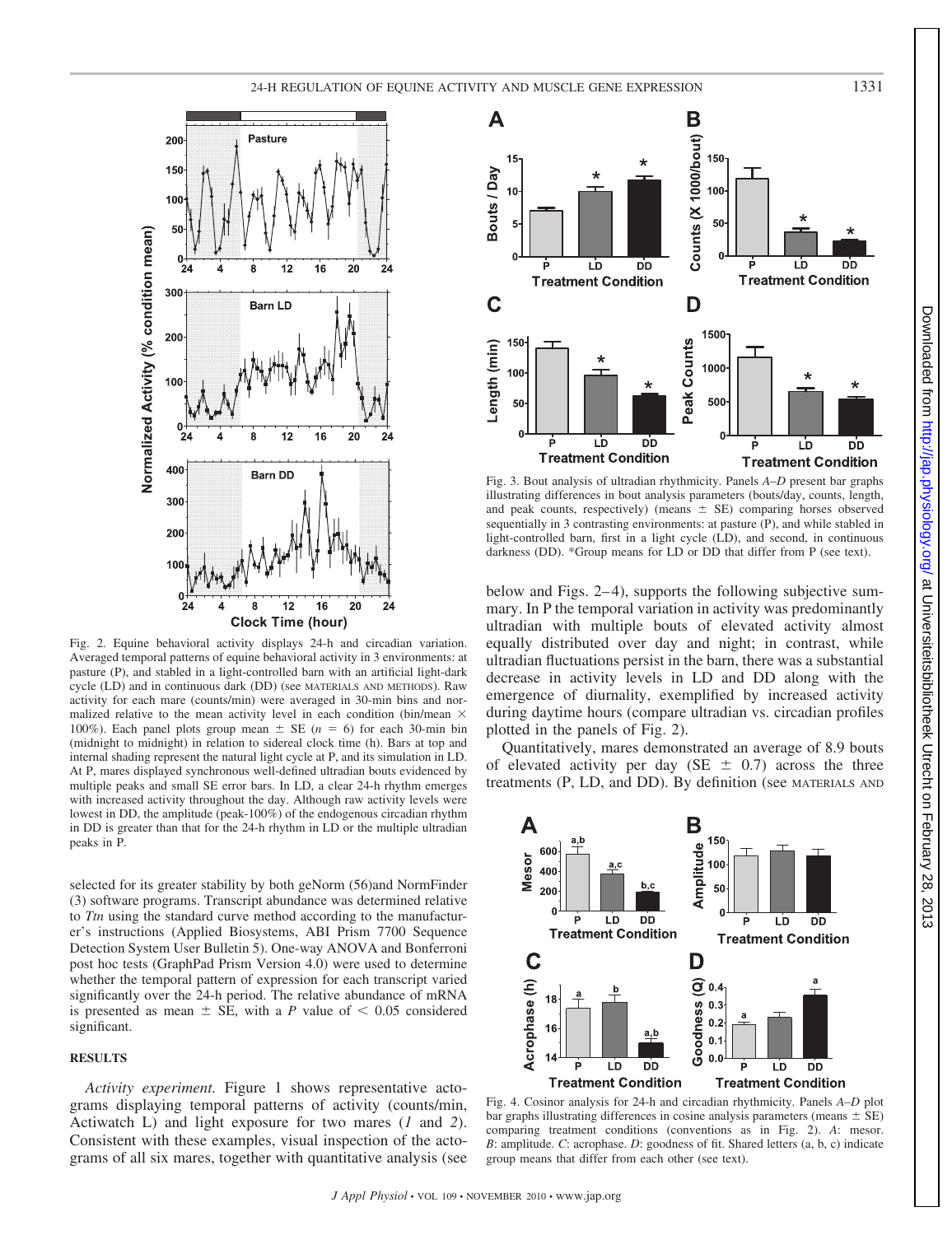## 1332 24-H REGULATION OF EQUINE ACTIVITY AND MUSCLE GENE EXPRESSION

Fig. 5. Twenty-four-hour profiles of skeletal muscle gene expression. Plotted are mRNA levels of candidate genes relative to the internal control gene *Ttn*, in equine skeletal muscle over 24 h in constant darkness. *Top*: genes that displayed a significant variation over time: *Per1, Per2, Arntl, Nr1d1,*  $Nr1d2$ ,  $Dbp$ , and  $Myf6$  ( $P < 0.05$ ). *Bottom*: nonsignificant core clock genes *Cry1, Cry2, Clock* and *Rora* ( $P > 0.05$ ); and potential clock-controlled genes *Nrip1*, *Myod1*, *Ucp3*, and *Vegfa* ( $P > 0.05$ ). Each time point represents the mean  $\pm$  SE ( $n = 6$ ). The barn light cycle in effect before to entry into constant darkness (DD) is depicted above each graph with the dark gray shading representing subjective night ( $\sim$ CT14-CT24) and light gray shading representing subjective day  $(\sim$ CT0-CT14), corresponding to times of natural or simulated night and day existing before DD.



METHODS) these bouts were separated by gaps of  $\geq 30$  min of subthreshold activity. One-way repeated-measures ANOVA revealed a lower number of activity bouts per day at P compared with the stabled conditions of LD and DD  $(P < 0.01$  and  $P < 0.001$ , respectively). Although mares at P demonstrated a reduced number of bouts per day (Fig. 3*A*), overall activity levels (average counts/min) and counts per bout in this outdoor environment were higher than both LD and DD ( $P < 0.001$ ) (Fig. 3*B*). Additionally, the maximum intensity of activity as measured by peak counts per minute averaged for all bouts in each condition was higher at P  $[1,120 \pm 355$  (mean  $\pm$  SE) counts/min] than either LD ( $657 \pm 124$  counts/min;  $P < 0.05$ ) or DD (544  $\pm$  80 counts/min;  $P < 0.001$ ) (Fig. 3D). There was no significant difference between peak counts per minute comparing LD and DD ( $P > 0.05$ ). Mares at P displayed greater bout length (118  $\pm$  19 min) than DD (62  $\pm$  9 min; *P*  $<$  0.01) but not greater than LD (96  $\pm$  23 min; *P* > 0.05) (Fig. 3*C*). Paired Student's *t*-tests comparing average counts per day during the photoperiod with average counts per day during the scotophase over the specified intervals did not vary significantly at P or in LD, but noticeably differed in DD ( $P < 0.01$ ). Furthermore, the percentage of light counts, i.e., activity counts that occurred during the photophase (subjective day in conditions of constant darkness) was higher in DD compared with P  $(P < 0.01)$  and LD  $(P < 0.001)$ , suggesting that horses have an innate circadian tendency for increased activity during subjective day. Thus from a circadian perspective it appears appropriate to consider horses to be a diurnally active species.

Consistent with the above, cosine curve fitting detected a weak but significant 24-h component in the temporal organization of activity across all three treatments ( $P < 0.05$ ) with increased robustness, Q (goodness of fit values), associated with DD ( $P < 0.05$ ) (Fig. 4*D*). As robust circadian rhythms often display Q values of  $\geq 0.9$ , the mean Q values for equine activity patterns are comparatively low (0.36 in DD, 0.23 in LD, and 0.19 at P), indicating that the overall temporal variation in activity has a weak rather than a dominant 24-h component. Activity acrophase (peak time of the 24-h fitted cosine curve) occurred at a later time of day (1748  $\pm$  0030 local time) in LD compared with P (1724  $\pm$  0036) and DD  $(1454 \pm 0018)$  (Fig. 4*C*). Acrophase values of P and LD did not vary significantly; however, they did differ between P and DD ( $P < 0.01$ ) and between LD and DD ( $P < 0.001$ ). Mesor

(mean value of the 24-h fitted curve, expressed in counts/min) varied significantly between P and LD ( $P < 0.05$ ), P and DD  $(P < 0.001)$ , and LD and DD  $(P < 0.05)$  (Fig. 4*A*). Amplitude (difference between acrophase and mesor values, expressed in counts/min) did not vary significantly between treatments (*P* 0.05) (Fig. 4*B*). The above cosine results concur with the switch from a predominately ultradian activity pattern to one with a stronger circadian component as depicted graphically in Fig. 2, which used normalized 24-h profiles of activity averaged into 30-min bins of sidereal time.

*Muscle biopsy experiment.* The expression patterns of nine core clock genes, *Arntl, Clock, Per1, Per2, Nr1d1, Nr1d2, Cry1, Cry2,* and *Rora,* and the clock controlled gene (CCG) *Dbp* (D-site of albumin promoter binding protein) were investigated in this study. We detected mRNA expression of all 10 aforementioned genes in equine skeletal muscle. Significant 24-h oscillations were observed for six core genes (*Arntl, Per1, Per2, Nr1d1, Nr1d2,* and *Dbp*; Fig. 5) but not in the remaining four (*Clock, Cry1, Cry2,* and *Rora*; Fig. 5). The *P* values of the six significant genes are provided in Table 1. *Nr1d1* displayed the highest peak-trough fold increase and *Nr1d2* the least (Table 1). Expression of the *Per* transcripts were observed to be antiphase to *Arntl*; *Per* acrophases occurred in the morning, whereas that of *Arntl* was seen 12 h later in the evening. Similarly, *Nr1d2* and *Dbp* displayed acrophases in the morning that were antiphase to *Arntl*. The peak and trough times of significant genes are also provided in Table 1.

Of the remaining candidate genes, *Myf6* (myogenic factor 6) was the only mRNA to display distinct oscillations ( $P < 0.05$ )

Table 1. *Peak times, trough times, and fold increases of genes found to significantly vary over time using one-way ANOVA*

| Gene<br>Symbol   | Peak<br>(Clock Time) | Trough<br>(Clock Time) | Fold<br>Increase | P Value  |  |
|------------------|----------------------|------------------------|------------------|----------|--|
| Arntl            | 1900                 | 1100                   | 4.2              | < 0.0001 |  |
| Perl             | 0700                 | 1900                   | 5.8              | < 0.0001 |  |
| Per <sub>2</sub> | 0700                 | 1900                   | 2.8              | 0.0009   |  |
| Nr1d1            | 2300                 | 1500                   | 6.5              | 0.0002   |  |
| Nr1d2            | 0700                 | 1900                   | 2.3              | < 0.0001 |  |
| Dbp              | 0700                 | 1900                   | 4.5              | 0.0045   |  |
| Myf6             | 0300                 | 1500                   | 3.0              | 0.0406   |  |
|                  |                      |                        |                  |          |  |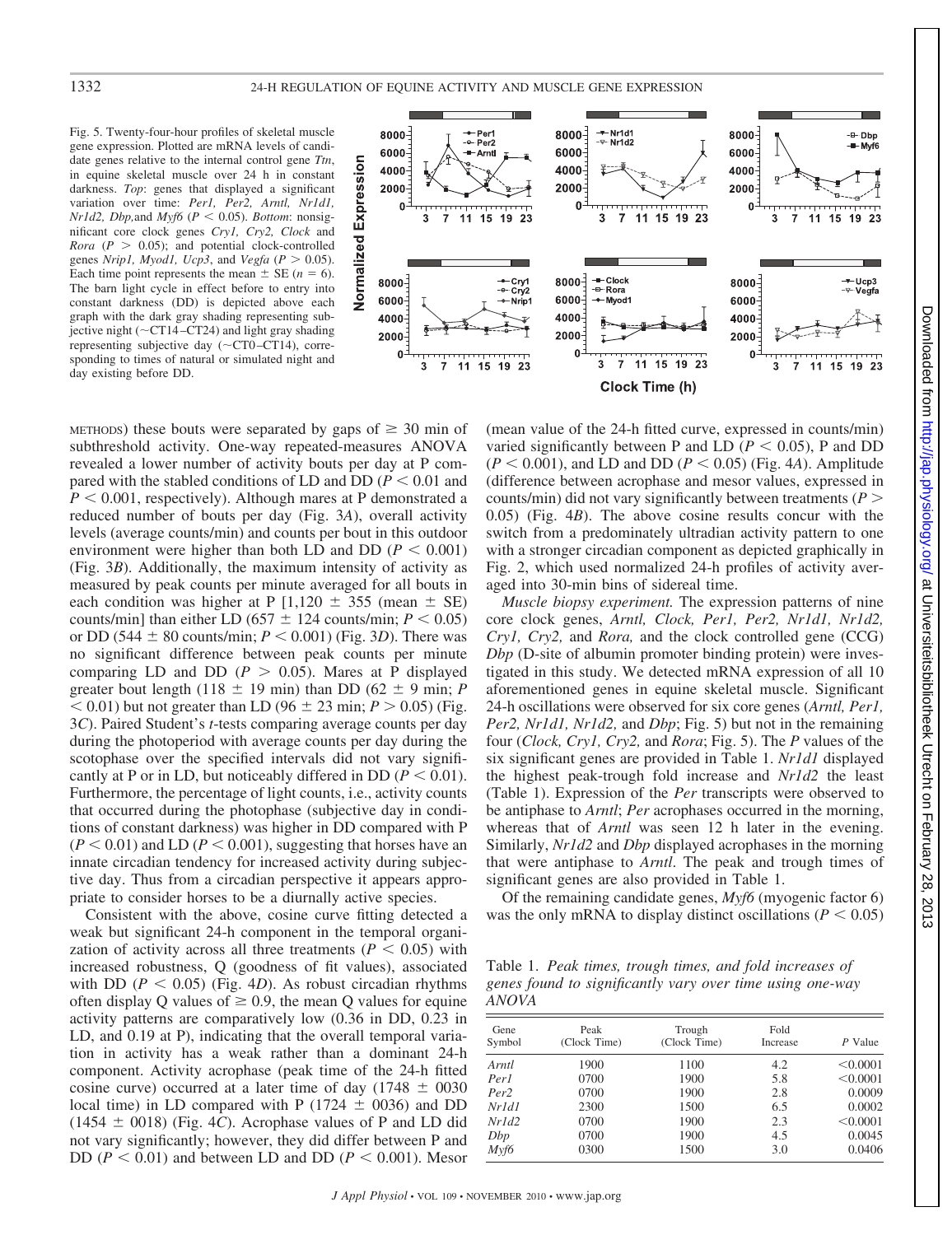(Fig. 5). However, a number of genes such as *Ucp3* (uncoupling protein 3), *Nrip1* (nuclear receptor interacting protein 1), and *Vegfa* (vascular endothelial growth factor A) yielded *P* values that approached significance ( $P = 0.0699$ ;  $P = 0.0889$ ;  $P = 0.1119$ ; respectively) (Fig. 5). A list of remaining candidate genes and their associated *P* values are provided as Supplemental Material, available with the online version of this article.

#### **DISCUSSION**

*Ultradian and circadian characteristics of equine activity rhythms.* To our knowledge, this is the first study to report that under constant environmental conditions (notably in the absence of known or suspected 24-h zeitgebers), horses can display an endogenous circadian rhythm in locomotor activity (Figs. 1, 2, and 4). This observation is important because it implies that while horse activity and behavior may be greatly influenced by and in some cases driven by external environmental factors including interactions with humans, it is nonetheless importantly influenced by endogenous circadian rhythms (rhythms which represent the output of cellularly autonomous circadian oscillators, i.e., 24-h cellular clocks) that exist both centrally (brain) and peripherally. To further highlight the potential importance of circadian regulation of the behavior and physiology of the horse, we also demonstrate for the first time strong circadian oscillations in skeletal muscle transcription of several genes known for their central role in the generation of mammalian circadian rhythms.

In an effort to clarify apparently conflicting reports of ultradian/diurnal (9) and purely diurnal equine activity rhythms (10, 41), we investigated equine locomotor activity in the horse's natural environment, in LD and under DD. The latter (DD) condition was included to specifically address whether any 24-h component in activity reflected regulation by an endogenous circadian clock mechanism. Additionally, we anticipated that knowledge of the endogenous circadian rhythm of behavioral activity would be useful in interpreting equine muscle gene transcription profiles.

Mares at P demonstrated bouts of activity that were scattered across the 24-h period to form an overall ultradian pattern (Figs. 1–3) consistent with previous observations (9). These bouts of high activity at P are consistent with behavior of a continuous grazer that spends up to 18 h/day foraging and  $\sim$ 2.5 h/day sleeping (12). Accordingly, mares were found to be significantly more active outdoors than when stabled. It is noteworthy that at P, the six mares appeared to demonstrate ultradian activity bouts that were relatively synchronous among the individuals of the group (Fig. 2*A*). Thus, while the overall rhythmic pattern at P is both strongly ultradian and weakly circadian, the relative synchrony of the ultradian activity bouts suggests a strong influence of social cues on this rhythmicity (4). It is therefore possible that when horses are in a more natural environment, the temporal organization of activity, and perhaps additional aspects of equine physiology, rely relatively more on conspecific/social signals than on endogenous circadian regulation and/or external time cues, an idea we previously suggested as a possible explanation for the absence of 24-h clock gene oscillation in equine peripheral blood (35).

Interestingly, ultradian rhythms of activity persisted when the mares were stabled under both LD and DD conditions, albeit at a lower intensity (as measured by mean peak counts) and the activity was not noticeably synchronous among individuals. However, close visual inspection of the actigraphs generated during LD and DD clearly suggests the emergence of a 24-h periodicity in the overall activity patterns, as supported graphically and quantitatively in Figs. 3 and 4. Additionally, statistical tests comparing average counts per day during the photophase and scotophase periods confirmed the presence of a diurnal rhythm in DD, but surprisingly not in LD. Further analysis using cosine methods verified the existence of a weak 24-h component in LD and DD, and unexpectedly, also in horses at P. The identification of a weak circadian component in the time series data from all three treatment conditions supports previous observations of simultaneous ultradian and circadian rhythms of locomotor activity in horses at pasture (9). Our findings of circadian activity rhythms in stabled horses in DD also extend and clarify previous reports of diurnality in this species (10, 39, 41) by providing the first evidence of endogenous circadian (24 h) periodicity in the absence of diurnal light cues.

The acrophase of the equine activity rhythm in DD occurred at  $\sim$ 1500 local time, indicating the endogenous peak time of activity in untrained horses. Mares at P and stabled in LD conditions demonstrated much later mean acrophases  $(\sim 1720$ and  $\sim$ 1750 local time, respectively). The 2- to 3-h acrophase advance comparing horses housed in DD and LD/P potentially highlights how equine circadian rhythms may be shifted when exposed to human management regimes such as stabling. Humans have a tendency to encourage diurnal behavior among domesticated animals; dogs, for example, are naturally crepuscular (active at dawn and dusk), but they learn to become diurnal through human interactions (58). Similarly, humanimposed exercise schedules may also influence the overall phase timing (rhythm acrophase) and the time of peak activity in equine athletes.

*Circadian regulation of muscle-specific genes.* The identification of oscillating transcription of *Arntl, Per1, Per2, Nr1d1,* and *Nr1d2* in skeletal muscle of sedentary horses under DD is the first in vivo evidence of an endogenous circadian clock in an equine tissue and, moreover, the first confirmation of a synchronized molecular clock in the muscle tissue of a large mammal and important agricultural species. The observed antiphase expression profiles of *Per2* and *Arntl* with peaks at circadian time (CT) 0 and CT12, respectively, are characteristic of the clockwork mechanism that has been described in all studies of mammals to date (33). (In this study, CT0 represents dawn/lights on and CT12 is 12 circadian hours later). Interestingly, these temporal expression patterns are the inverse of those detected in rodent skeletal muscle, where multiple studies report a *Per2* peak between CT12 and CT16 and an *Arntl* peak between CT23 and CT2 (28, 61). The identification of antiphase expression in equine skeletal muscle occurring at almost the exact opposite time points to nocturnal rodent skeletal muscle further supports the opposing diurnal/nocturnal behavioral characteristics of these species.

Our finding of a constitutively expressed *Clock* transcript is consistent with findings in rodent skeletal muscle (1, 28). In addition, *Cry* family genes did not oscillate in the present study. This contrasts with a previous demonstration of *Cry1*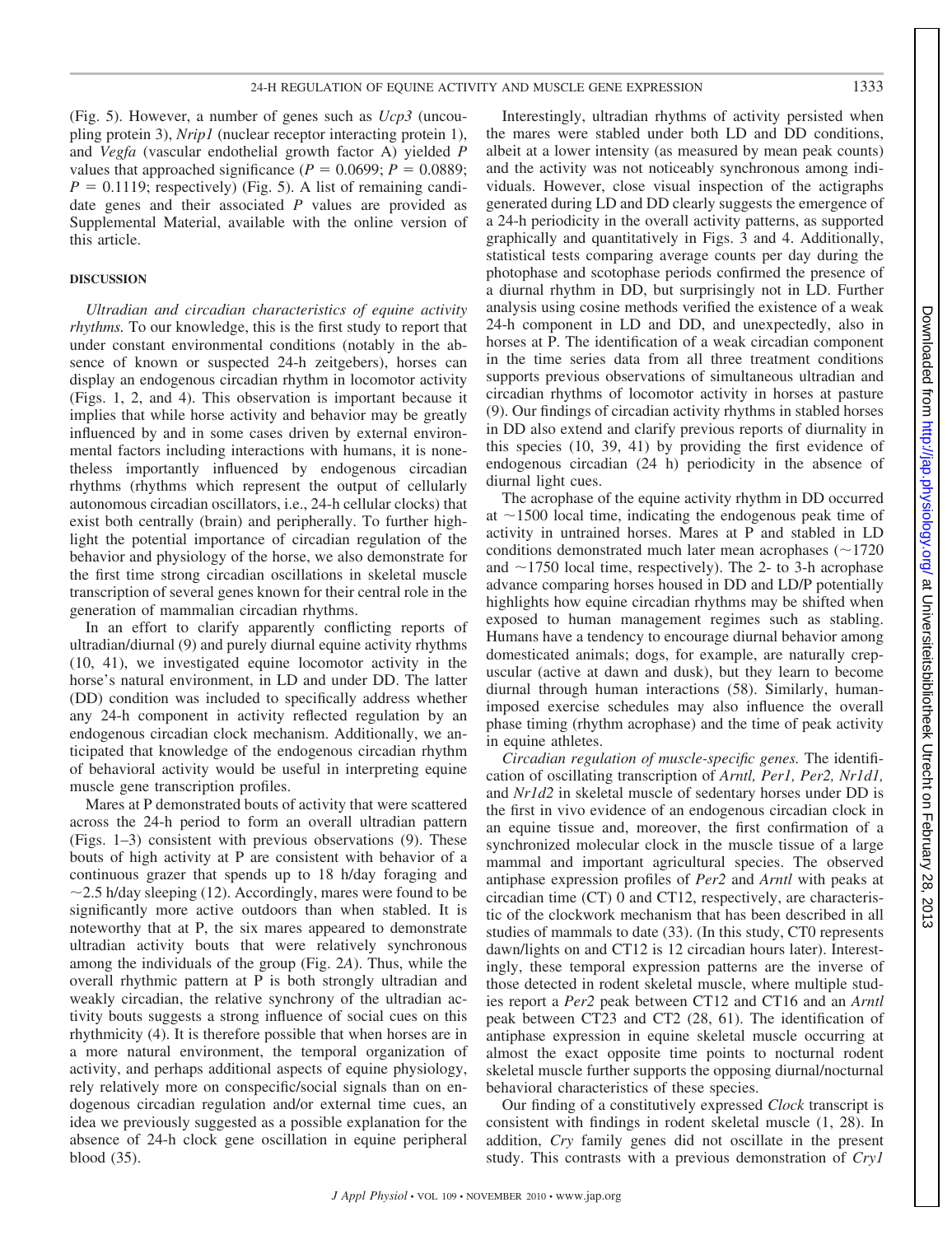24-h oscillation in an equine fibroblast cell line and adipose tissue (35). Interestingly, a recent study of human heart muscle has revealed the absence of circadian rhythmicity in *Cry1* mRNA despite high expression levels of this gene in all samples (25). Almon et al. (1) also reported a tonic expression of *Cry2* in rat skeletal muscle, although they attribute this finding to a low signal intensity of the *Cry2* probe used in their microarray set. The microarray chip utilized by these authors did not contain a probe for *Cry1*, so it remains unclear whether any member of the *Cry* family cycles in a 24-h pattern in rat skeletal muscle. In mouse skeletal muscle, Yan et al. (61) reported that *Cry1* gene expression was circadian while Mc-Carthy et al. (28) observed a distinct circadian oscillation of the *Cry2* transcript. Thus the detection of *Cry* family members as constitutively expressed genes in equine skeletal muscle is an intriguing finding that supports previous reports of nonrhythmic core clock genes in particular tissues (25, 55). Furthermore, the *Rora* transcript did not display temporal variation in the present study. It is important to note that activity in rodents is strongly circadian with activity largely confined to the scotophase; in this study we find that equine activity is only weakly circadian and displays a temporal structure that is highly ultradian, especially when animals are at pasture, but also somewhat diurnal when they are stabled. It is therefore conceivable that aspects of the equine muscle clock might display reduced oscillations in certain components compared with species exposed to greater partitioning of environmental pressures (i.e., foraging in nocturnal species). On the other hand, posttranscriptional and posttranslational modifications, such as phosphorylation, sumoylation, histone acetylation, and methylation, have recently been shown to play increasingly important roles in regulatory pathways and processes within the cell (15). It is feasible that this too is the case for *Cry* and *Rora* genes in equine muscle tissue. The use of proteomic techniques in future studies could expand our knowledge and help establish whether clock proteins oscillate in equine skeletal muscle. Moreover, there have been suggestions that significant redundancy exists within the clockwork mechanism, such that in certain tissues, oscillation of some identified clock genes are not essential for circadian periodicity (5).

Similarly to *Arntl* and *Per*, the phase of *Dbp* in this study (peak at 0700 local time, CT0) is inverse to that of mouse and rat studies (peaks at CT10 and CT12, respectively) (28, 61). CCGs are believed to be important for transducing core gene oscillations into rhythms of physiology (45, 46). *Dbp* encodes the regulatory protein DBP, a transcription factor that gives rise to a resulting network of circadian gene expression and ultimately to circadian rhythms of physiology (45). Thus our identification of *Dbp* as a member of the equine skeletal muscle circadian transcriptome strongly suggests that a significant subset of as yet unidentified genes exhibit a daily rhythm in this tissue.

*Myf6* was the only exercise-relevant transcript to display a 24-h oscillation in our limited selection of candidate genes. *Myf6* is a member of the myogenic regulatory transcription factor (MRF) family, along with *Myf5* (myogenic factor 5), *Myod1* (myogenic differentiation 1), and myogenin (30). The identification of *Myf6* as a circadian-regulated transcript suggests that this MRF plays a role in the normal daily functioning of equine skeletal muscle. *Myf6* is the most abundantly expressed gene of the MRF family in adult muscle and is therefore purported to play a role in the maintenance of skeletal muscle phenotype (60). Recent studies have identified *Myf6* in newly developed myotubes of regenerating muscle in the amphibian *Xenopus* (8) and the rat (64). These observations are consistent with numerous reports of a role in myogenesis (32). Furthermore, elevated levels of *Myf6* mRNA have been detected in human skeletal muscle following heavy-resistance training, indicating that this gene may also play a role in skeletal muscle hypertrophy (44).

Although a number of genes examined in this study did not satisfy the criteria for 24-h oscillation, several did approach significance. In particular, *Ucp3*, *Vegfa,* and *Myod1* displayed noticeable circadian trends of expression. Conversely, the expression profile of *Nrip1* did not display convincing 24-h rhythmicity (Fig. 5). *Ucp3's* 24-h waveform pattern of expression was clearly evident in skeletal muscle from our untrained horses. This transcript is purported to play a role in the protection of muscle from reactive oxygen species (ROS) damage during oxidative stress (27). ROS are normal byproducts of mitochondrial respiration (27) that increase during physical exercise and may result in oxidative stress, a state in which ROS production exceeds the body's antioxidant defense mechanisms and subsequently induces lipid, protein, and DNA damage (22). Exercise-induced oxidative stress is associated with muscle damage and decreased muscle performance in horses (22), a concept that especially resonates with horse trainers as musculoskeletal injury is the most common reason for wastage in racehorses (47).

*Vegfa* is a fundamental regulator of angiogenesis (14) and has also been proposed to play a role in the maintenance of adult skeletal muscle microvasculature (37). *Vegfa* stimulates vascular endothelial cell growth, survival, and proliferation, and in addition promotes vascular permeability (14). Exerciseinduced increases in *Vegfa* expression are thus associated with the formation of new capillaries within skeletal muscle (2).

Although *Myod1* failed to satisfy our criteria for circadian transcripts, this gene clearly displays a 24-h waveform when graphed (Fig. 5). A central player in skeletal myogenesis (57), *Myod1* specifies skeletal muscle lineage in mice (49, 54) and is required for proliferation of muscle satellite cells (62). Zhang et al*.* (64) suggest that *Myod1* is a CCG and thus regulated directly by the skeletal muscle molecular clock. These authors propose that the cellular clock contributes to maintenance of muscle structure via its direct effects on *Myod1* and consequent effects on *Myod1*-regulated genes. Our findings further suggest a role for this gene in daily regulation and maintenance of muscle tissue in the horse.

It is worth reemphasizing that all of the aforementioned genes were measured in muscle from sedentary, untrained horses that exhibited weak circadian activity rhythms compared with rodents and other species. This has important implications for the known ability of physical activity to act as an entrainment factor for peripheral circadian clocks (6, 13). Equine diurnal rhythms, such as those of platelet aggregation, shift in response to an exercise regime (42). Furthermore, resistance exercise has been suggested as a direct regulator of circadian rhythms in human skeletal muscle (63). It is likely that, similar to humans, synchronization of molecular clocks in equine skeletal muscle also occurs in response to training, with clock-regulated genes shifting their phases of peak expression to the most advantageous time of day. In strong support of this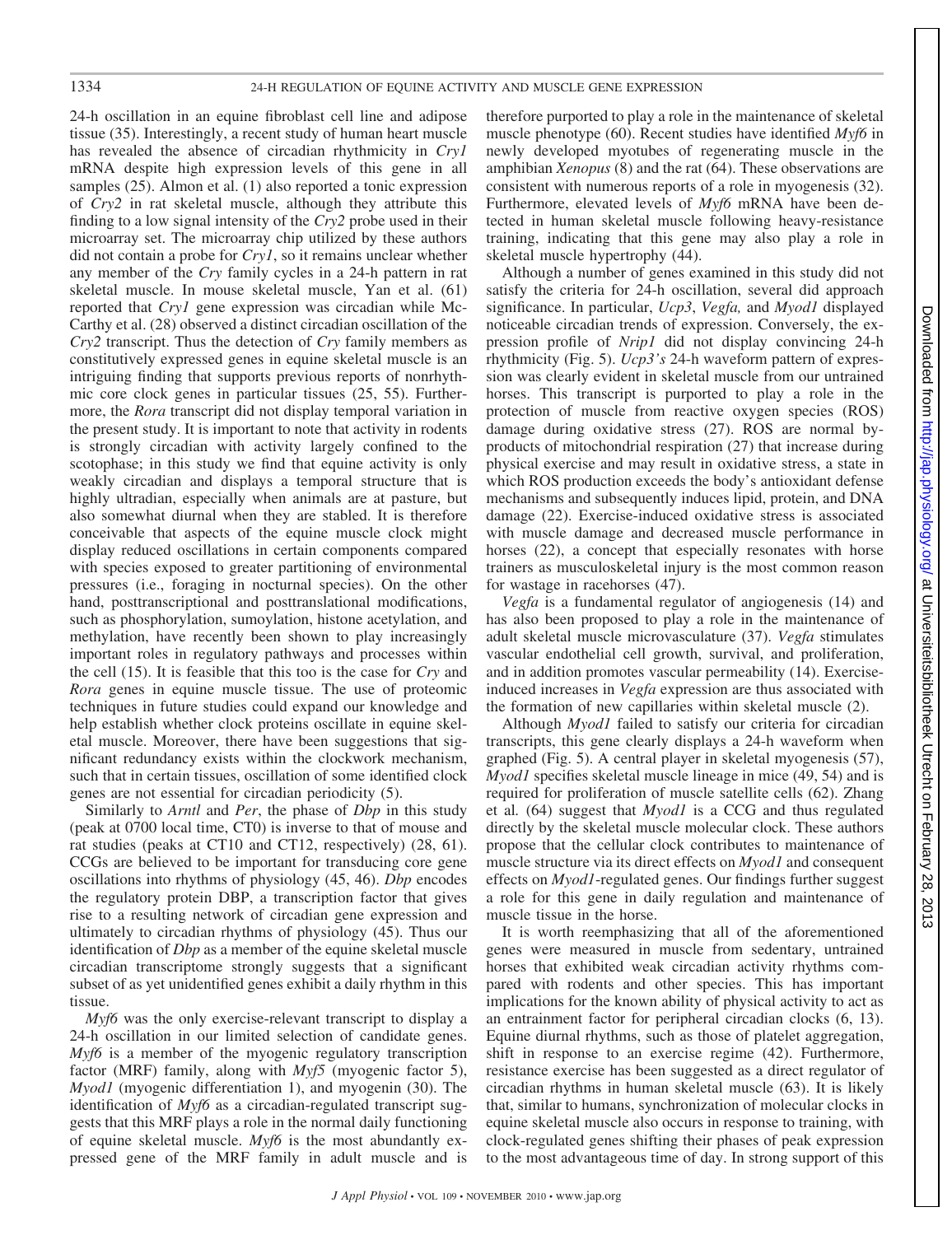hypothesis is a recent paper by McGiveney et al. (29) that identifies the clock genes *Per2* and *Per3* within a subset of genes uniquely upregulated in response to training in skeletal muscle from elite equine athletes. In the horse-racing industry, Thoroughbreds are commonly maintained under a strict routine and trained in the early morning hours. Accordingly, equine CCGs such as *Myf6* and potential CCGs (*Ucp3* and *Vegfa*) may be in phase with scheduled training times. Future studies that investigate the correlation between training times and the temporal profile of the equine muscle transcriptome may indicate the most favorable times of day for training and competition and thus help to minimize and/or avoid muscle injury and fatigue and to achieve maximal aerobic exercise response and performance from equine athletes.

*Conclusions.* This is the first study to investigate the natural activity patterns of horses under constant conditions. The mares in this study displayed predominantly ultradian rhythms of activity at pasture with a weak circadian component that was modestly enhanced when the animals were stabled (LD and DD). It is proposed that the DD condition permits greater unmasking of endogenous circadian periodicities in the absence of environmental stimuli such as light, and social and feeding cues. In addition, this study breaks new ground as it is the first of its kind to demonstrate the existence of an endogenous peripheral tissue clock in the horse. The implications are that muscle function undergoes rhythmical 24-h regulation, which, in turn, provides molecular support for a potential circadian variation in equine performance capacity and subsequent training specificity. In particular, daily variation in *Myf6*, and apparent diurnal variation in *Ucp3* and *Vegfa* transcripts, highlights the importance of continued investigation of the equine muscle transcriptome for exercise performance optimization. The weak but clearly 24-h periodicity of equine activity patterns at pasture and when stabled (LD and DD) coexists with 24-h oscillations in circadian clock genes and suggest exciting future opportunities to discover additional circadian clock-regulated genes in tissues from horses exposed to regular exercise at specified hours of the day. Finally, our results suggest the likelihood that temporal regulation of muscle metabolism also occurs in other important agricultural species such as sheep and cattle, with potential implications for the influence of, for example, time of day of slaughter on meat attributes such as tenderness.

#### **ACKNOWLEDGMENTS**

We thank the staff of University College Dublin (UCD) Lyons Estate Research Farm, particularly Dr. Fiona Carter, for help with data collection. We also thank Suzanne S. Eivers for technical assistance.

#### **GRANTS**

A.-M. Martin is a recipient of the Irish Research Council for Science, Engineering, and Technology (IRCSET) Embark Postgraduate Scholarship Scheme Award. This study was also supported by a start-up fund provided by the UCD College of Life Sciences, School of Agriculture, Food Science, and Veterinary Medicine to B. A. Murphy.

#### **DISCLOSURES**

No conflicts of interest, financial or otherwise, are declared by the author(s).

#### **REFERENCES**

1. **Almon RR, Yang E, Lai W, Androulakis IP, Ghimbovschi S, Hoffman EP, Jusko WJ, Dubois DC.** Relationships between circadian rhythms and modulation of gene expression by glucocorticoids in skeletal muscle. *Am J Physiol Regul Integr Comp Physiol* 295: R1031–R1047, 2008.

- 2. **Amaral SL, Papanek PE, Greene AS.** Angiotensin II and VEGF are involved in angiogenesis induced by short-term exercise training. *Am J Physiol Heart Circ Physiol* 281: H1163–H1169, 2001.
- 3. **Andersen CL, Jensen JL, Orntoft TF.** Normalization of real-time quantitative reverse transcription-PCR data: a model-based variance estimation approach to identify genes suited for normalization, applied to bladder and colon cancer data sets. *Cancer Res* 64: 5245–5250, 2004.
- 4. **Aschoff J, Fatranska M, Giedke H, Doerr P, Stamm D, Wisser H.** Human circadian rhythms in continuous darkness: entrainment by social cues. *Science* 171: 213–215, 1971.
- 5. **Asher G, Schibler U.** A CLOCK-less clock. *Trends Cell Biol* 16: 547–549, 2006.
- 6. **Atkinson G, Edwards B, Reilly T, Waterhouse J.** Exercise as a synchroniser of human circadian rhythms: an update and discussion of the methodological problems. *Eur J Appl Physiol* 99: 331–341, 2007.
- 7. **Baehr EK, Eastman CI, Revelle W, Olson SH, Wolfe LF, Zee PC.** Circadian phase-shifting effects of nocturnal exercise in older compared with young adults. *Am J Physiol Regul Integr Comp Physiol* 284: R1542– R1550, 2003.
- 8. **Becker C, Della Gaspera B, Guyot M, Donsez E, Armand AS, Charbonnier F, Launay T, Chanoine C.** Expression of MRF4 protein in adult and in regenerating muscles in Xenopus. *Dev Dyn* 227: 445–449, 2003.
- 9. **Berger A, Scheibe KM, Eichhorn K, Scheibe A, Streich J.** Diurnal and ultradian rhythms of behaviour in a mare group of Przewalski horse (*Equus ferus przewalskii*), measured through one year under semi-reserve conditions. *Appl Anim Behav Sci* 64: 1–17, 1999.
- 10. **Bertolucci C, Giannetto C, Fazio F, Piccione G.** Seasonal variations in daily rhythms of activity in athletic horses. *Animal* 2: 1055–1060, 2008.
- 11. **Buijs RM, van Eden CG, Goncharuk VD, Kalsbeek A.** The biological clock tunes the organs of the body: timing by hormones and the autonomic nervous system. *J Endocrinol* 177: 17–26, 2003.
- 12. **Dallaire A.** Rest behavior. *Vet Clin North Am* 2: 591–607, 1986.
- 13. **Edgar DM, Dement WC.** Regularly scheduled voluntary exercise synchronizes the mouse circadian clock. *Am J Physiol Regul Integr Comp Physiol* 261: R928 –R933, 1991.
- 14. **Ferrara N.** Molecular and biological properties of vascular endothelial growth factor. *J Mol Med* 77: 527–543, 1999.
- 15. **Gallego M, Virshup DM.** Post-translational modifications regulate the ticking of the circadian clock. *Nat Rev Mol Cell Biol* 8: 139 –148, 2007.
- 16. **Gekakis N, Staknis D, Nguyen HB, Davis FC, Wilsbacher LD, King DP, Takahashi JS, Weitz CJ.** Role of the CLOCK protein in the mammalian circadian mechanism. *Science* 280: 1564 –1569, 1998.
- 17. **Giacomoni M, Bernard T, Gavarry O, Altare S, Falgairette G.** Diurnal variations in ventilatory and cardiorespiratory responses to submaximal treadmill exercise in females. *Eur J Appl Physiol Occup Physiol* 80: 591–597, 1999.
- 18. **Goel N, Lee TM.** Relationship of circadian activity and social behaviors to reentrainment rates in diurnal *Octodon degus* (Rodentia). *Physiol Behav* 59: 817–826, 1996.
- 19. **Guillaumond F, Dardente H, Giguere V, Cermakian N.** Differential control of Bmal1 circadian transcription by REV-ERB and ROR nuclear receptors. *J Biol Rhythms* 20: 391–403, 2005.
- 20. **Hill DW, Cureton KJ, Collins MA.** Circadian specificity in exercise training. *Ergonomics* 32: 79 –92, 1989.
- 21. **Hogenesch JB, Gu YZ, Jain S, Bradfield CA.** The basic-helix-loophelix-PAS orphan MOP3 forms transcriptionally active complexes with circadian and hypoxia factors. *Proc Natl Acad Sci USA* 95: 5474 –5479, 1998.
- 22. **Kinnunen S, Hyyppa S, Lappalainen J, Oksala N, Venojarvi M, Nakao C, Hanninen O, Sen CK, Atalay M.** Exercise-induced oxidative stress and muscle stress protein responses in trotters. *Eur J Appl Physiol* 93: 496 –501, 2005.
- 23. **Kline CE, Durstine JL, Davis JM, Moore TA, Devlin TM, Zielinski MR, Youngstedt SD.** Circadian variation in swim performance. *J Appl Physiol* 102: 641–649, 2007.
- 24. **Ko CH, Takahashi JS.** Molecular components of the mammalian circadian clock. *Hum Mol Genet* 15*, Spec No* 2: R271–R277, 2006.
- 25. **Leibetseder V, Humpeler S, Svoboda M, Schmid D, Thalhammer T, Zuckermann A, Marktl W, Ekmekcioglu C.** Clock genes display rhythmic expression in human hearts. *Chronobiol Int* 26: 621–636, 2009.